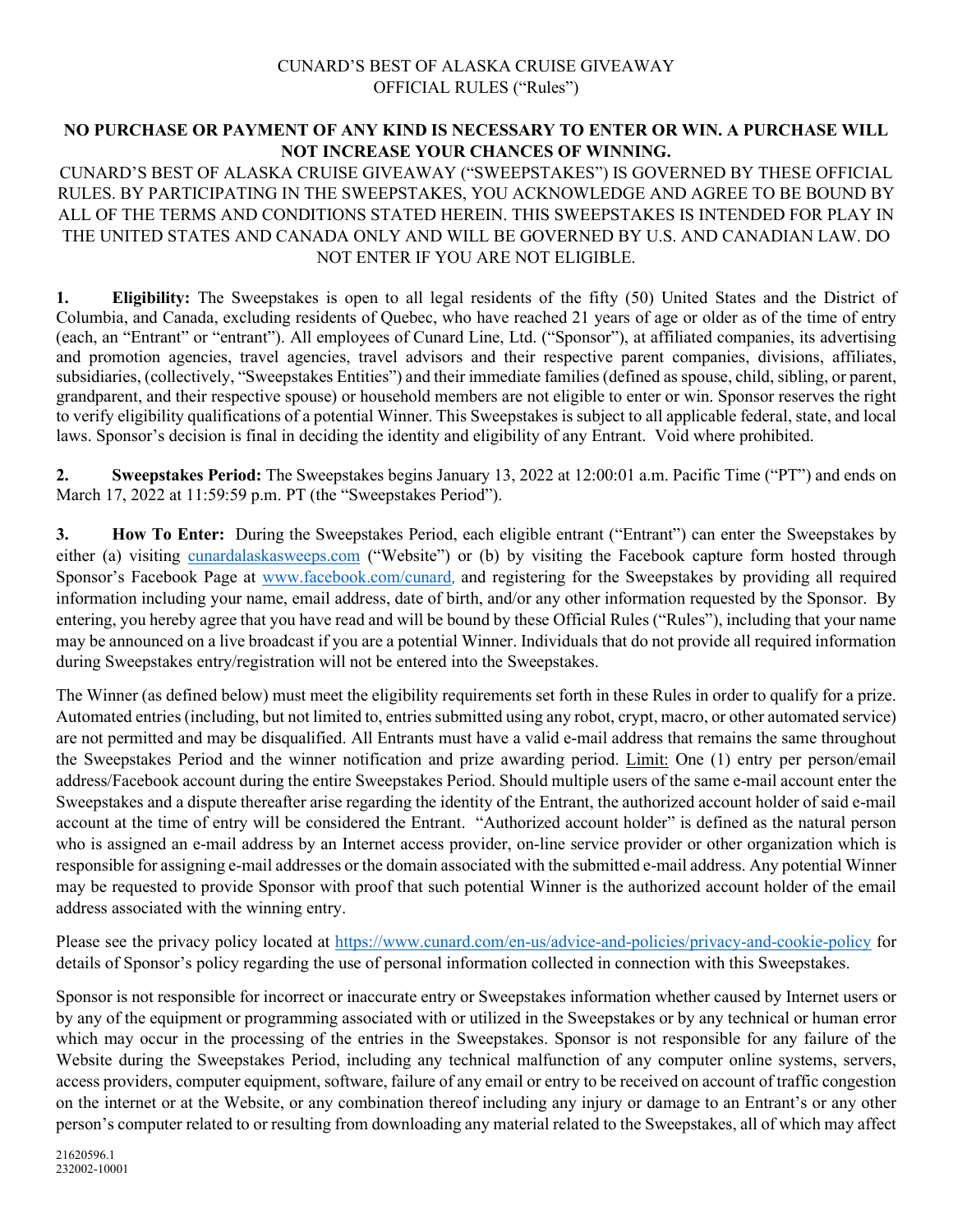a person's ability to participate in the Sweepstakes. Sponsor reserves the right, in its sole discretion, to cancel or suspend this Sweepstakes should fraud, viruses, bugs, pandemics, epidemics, or other causes beyond the control of Sponsor corrupt the administration, security, play, entry, prize awarding, or proper operation of the Sweepstakes, or for any other reason. In the event of cancellation, Sponsor may (in its sole discretion) randomly award prize from among all eligible, non-suspect entries received prior to cancellation. Proof of submissions does not constitute proof of entry. Sponsor's computer will be the official clock for Sweepstakes.

**4. Winner Selection:** On or around March 21, 2022 one (1) potential winner will be selected in a random drawing from among all eligible entries received. Odds of winning depend on the number of eligible entries received. The potential winner is subject to verification.

The potential winner will be notified by email on or around March 23, 2022 via the email address provided during Sweepstakes entry ("Winner Notification"). Upon notification, if the potential winner is a Canadian resident, he/she must first, unaided (whether mechanical or otherwise), correctly answer a time-limited mathematical skill-testing question before being declared a winner. In the event that the selected entrant is unable to correctly answer the skill-testing question, the Sponsor shall have the right to randomly draw another eligible entrant, and the Sponsor shall be fully and completely released and discharged from any liability or responsibility in this regard. The Winner Notification will include an Affidavit/Declaration of Eligibility/Liability Release, and, where lawful, a Publicity Release (collectively "Prize Claim Documents") which potential winner must sign and return within ten (10) days of send date of Winner Notification or prize may be forfeited.

If the Winner Notification, Prize Claim Documents, prize or any other prize correspondence is returned as non-deliverable; , the prize may be forfeited. If a potential winner fails to complete, sign and return any required Prize Claim Documents within required time period; or if potential winner is determined to be ineligible or otherwise not in compliance with these Official Rules, such potential winner may be disqualified (regardless of whether such Entrant has been announced as a Winner) and any alternative potential winner may be selected, in Sponsor's sole discretion. Sponsor is not responsible for any non-delivery or communication failure caused by a change in Entrant's email address, mailing address, phone number or any other contact information. Unclaimed prize may not be awarded. The prize will only be awarded to addresses within the United States or Canada.

**5.** GRAND PRIZE (1). The one (1) verified Winner ("Winner") will receive one (1) seven (7) night Alaska cruise on Queen Elizabeth (cruise number Q220) for the Winner and one (1) guest ("Guest") roundtrip Vancouver departing June 24, 2022 in Balcony Category (Category BE), double occupancy accommodations ("Cruise"). All prize details not specified in the Official Rules will be determined in Sponsor's sole and absolute discretion.

Approximate Retail Value ("ARV") of Grand Prize: \$2,978 USD/\$3,795 CAD. Any difference between stated ARV and actual fair market value of the prize at time of awarding will not be awarded. CAD ARV is based on conversion rates as of November 29, 2021 and the difference, if any, shall not be awarded.

Prize includes all regular onboard meals and entertainment and applicable government fees and taxes for Cruise only. **TRANSPORTATION TO AND FROM THE POINT OF EMBARKATION/DISEMBARKATION (INCLUDING WITHOUT LIMITATION AIRFARE) FOR CRUISE IS NOT INCLUDED.** Winner is solely responsible for any and all expenses and incidental travel costs not expressly stated in the prize description herein, including but not limited to, all transportation to/from point of embarkation/disembarkation, hotel accommodations before/after cruise (if any), shore excursions fees, in-room charges (e.g., mini-bar, room service, telephone, movies, etc.), all meals and beverages prior to boarding crossing, discretionary charges while on vessel, meals in alternate dining venues while on vessel, gratuities, alcoholic beverages, boutique purchases, and any other incidental costs or other expenses not specifically set forth herein. Winner and Guest must travel on the same itinerary. Cruise must be booked by May 1, 2022 and must be on the 7-night June 24, 2022 Alaska cruise on Queen Elizabeth (cruise number Q220). Winner must be available to complete Cruise travel between June 24, 2022 through July 1, 2022; no alternate travel dates or Cruise are available. If for any reason, the Winner cannot complete the Cruise during the dates designated by Sponsor, Winner may be disqualified and the prize forfeited in Sponsor's sole discretion. Sponsor shall not be liable for any loss or damage to baggage or other personal property brought on vessel. Additional prize award details may be provided to a Winner at the time of notification.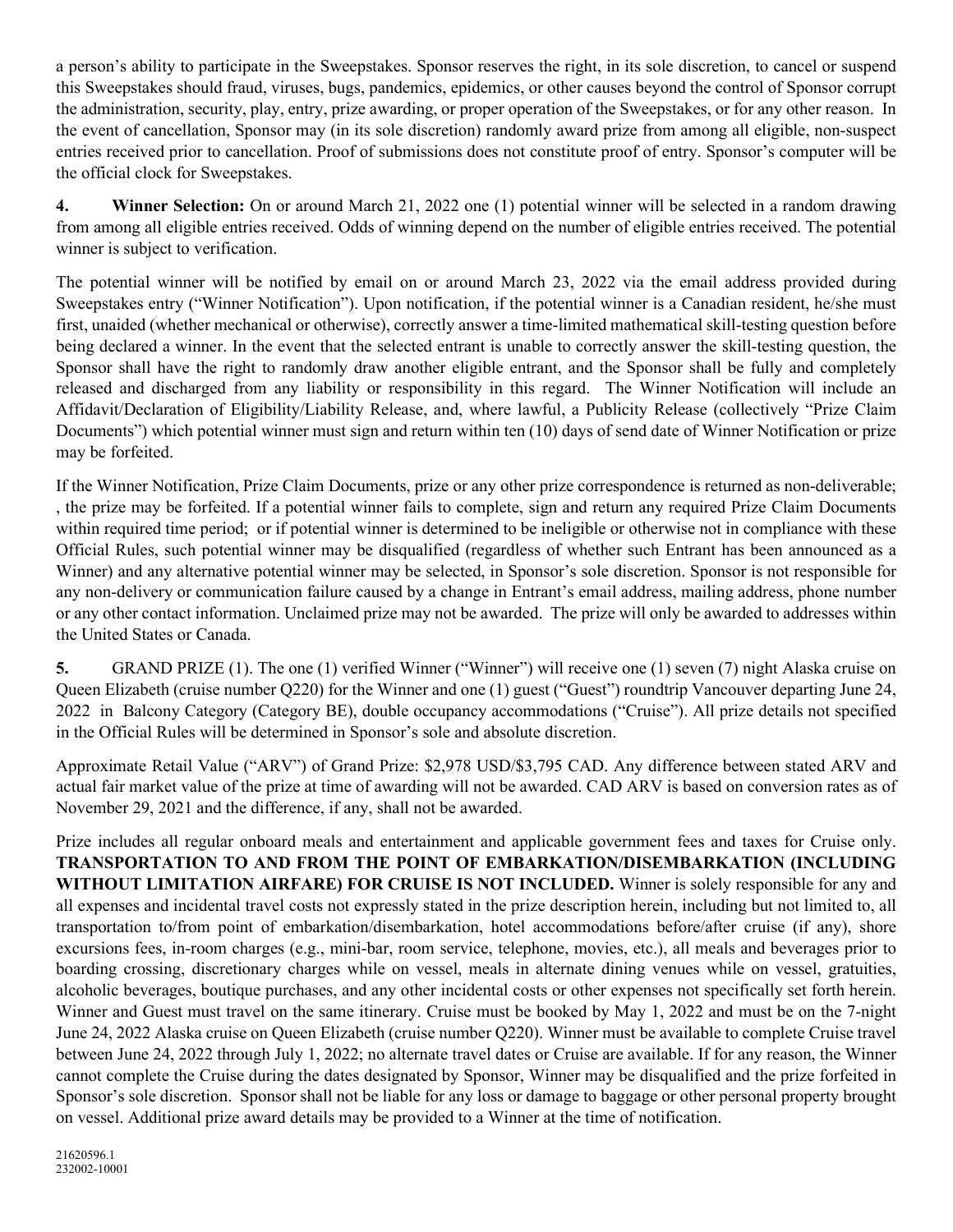Sponsor shall not be responsible for any cancellations, delays, diversions, or substitutions or any acts or omissions as relating to the Cruise or any part thereof as a result of any factors outside the Sponsor's control (including, without limitation, acts of God, pandemics, epidemics, riots, war), or as a result of any other persons providing any prize related services or accommodations including, but not limited to any air carriers or ground transportation carriers. In the event, for whatever reason, the Cruise or any portion thereof is cancelled during the Winner's trip, another Cruise may not be awarded and Sponsor may not provide any compensation or substitution for the remaining portion of the prize. Prize(s) are nontransferable, are not redeemable for cash and no substitution will be made except as provided herein at the Sponsor's sole discretion. Sponsor reserves the right to substitute the prize for one of equal or greater value for any reason, including without limitation if the designated prize should become unavailable for any reason.

All reservations, exact travel dates, and Cruise arrangements including, without limitation, the dates and times are at the sole discretion of Sponsor. All Cruise details are subject to availability and restrictions. Travel is subject to terms and conditions set forth in these Rules and/or those set forth by selected travel providers, availability and other material restrictions may apply. Sponsor is not responsible for any fees or additional charges resulting from a Winner's or Guest's change to itinerary or accommodations. If the Winner becomes disabled or cannot otherwise fully enjoy the prize due to illness, Sponsor shall have the option at its sole discretion of being relieved of liability for fulfillment of the prize award and no other compensation in lieu of the prize will be awarded. Winner and Guest are responsible for obtaining his/her own travel, medical and life insurance and the associated costs and understand that Sponsor has not and will not obtain or provide any form of insurance. All travel is subject to any and all restrictions instituted by the United States Department of Defense and/or Department of Homeland Security or Canada's Department of National Defence, as required. Winner and Guest must (or if a guest is a minor, their parent or legal guardian) sign and return a Cruise/publicity/liability release before ticketing for Cruise occurs. Winner and Guest must have all necessary identification or Cruise documents (including, but not limited to a valid US or Canadian passport and visa (if applicable) and all other necessary travel documents) required for Cruise. Cruise is subject to the terms and conditions of the Cunard passage contract located at http://www.cunard.com/passagecontract. As set forth in more detail in the passage contract, Sponsor reserves the right to refuse to embark any Winner or Guest, at any time if, in the sole opinion of Sponsor, a Winner or Guest, or any minor or other person in a Winner's or Guest's care during the Cruise, are unfit for any reason for the Cruise. Sponsor shall not be liable for any loss or damage to baggage. Additional Cruise/prize details and travel information may be provided to a Winner at the time of notification.

Guest must be at least the age of majority in his/her state of residence at the time of booking, unless the Winner is the parent or legal guardian of the Guest. Any Guest who is a minor in their state of residence must be accompanied at all times during the trip (including, but not limited to prize activities and other prize related events) by minor's parent or legal guardian. Winner and Guest must cruise on the same itinerary. Once Guest is selected, they may not be substituted, except in Sponsor's sole and absolute discretion. Sponsor is not responsible for any delay or cancellation of prize event due to unforeseen circumstances and/or those outside of Sponsor's control. Winner and Guest agree to comply with all applicable Cruise regulations and the Cunard Passage Contract. Each adult guest must individually read, accept and sign the Passage Contract and the Covid-19 Risk Acceptance on his/her own behalf and on behalf. These documents are required for boarding.

Sponsor and the Cruise representatives reserve the right to remove or to deny entry to Winner and their Guest who engage in a non-sportsmanlike or disruptive manner, or with intent to annoy, abuse, threaten or harass any other person on the Cruise or act in any other objectionable behavior.

The ARV of prize listed herein is based on available information provided to Sponsor and the value of any prize awarded to a verified Winner may be reported for tax purposes where required by law. The verified Winner will be solely responsible for all applicable federal, state, provincial and/or local taxes (as applicable) connected with receipt of the prize, the use and enjoyment of the prize, or any taxes in connection with this Sweepstakes unless otherwise required by law or unless this requirement is waived by the Sponsor in its sole discretion. As a condition of claiming the Cruise, Winner must provide any requested information needed for tax reporting, including as applicable a Form W-9 if a bearer is a US Citizen or resident, or Form W-8 if eligible non-US citizen or non-US resident, and understands that such information must be received Sponsor before or at the time Cruise is booked. If Winner is a U.S. resident, he or she will receive an IRS Form 1099 for the ARV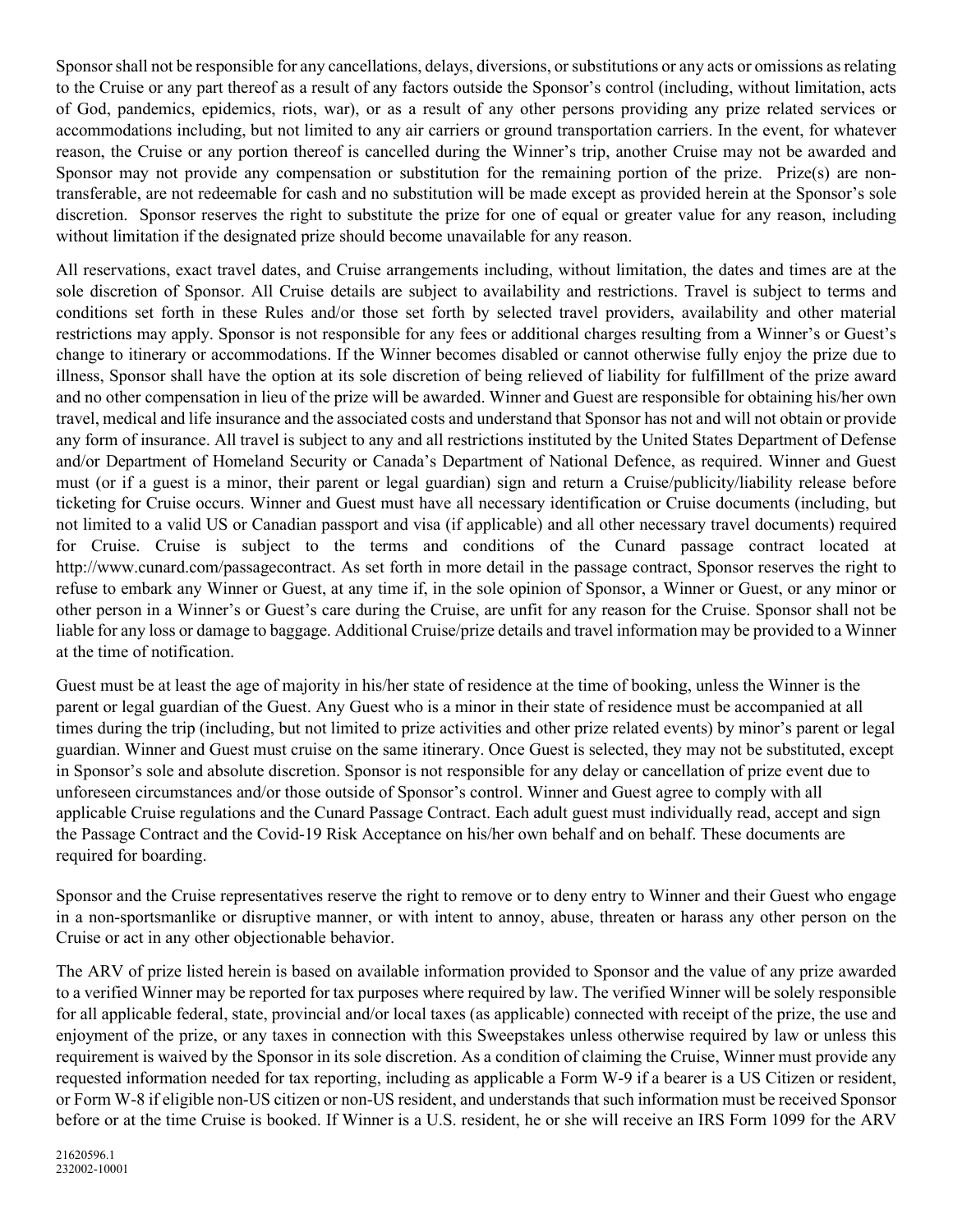of the prize. If Winner is a Canadian resident, he or she may be subject to withholding taxes and are responsible for the reporting and payment of any income tax.

BY ACCEPTING PRIZE, WINNER ACCEPTS (AND AGREES TO CONFIRM IN WRITING) THE INHERENTLY DANGEROUS NATURE AND RISK IN AIR, LAND AND SEA TRAVEL, INCLUDING PERSONAL INJURY AND/OR DEATH, ACKNOWLEDGES THAT HIS/HER PARTICIPATION IN THE PRIZE EVENT IS VOLUNTARY, ACKNOWLEDGES THAT THERE ARE NATURAL FACTORS AND OCCURRENCES WHICH MAY IMPACT ON OR AFFECT THE SAFETY OF THE ACTIVITIES HE/SHE IS PARTICIPATING IN AND HE/SHE ASSUMES THE RISK OF SUCH FACTORS AND OCCURRENCES AND AGREES THAT RELEASEES SHALL NOT BE IN ANY WAY RESPONSIBLE FOR ANY RESULTING INJURY AND/OR DEATH.

**6. General Conditions**: By entering Sweepstakes, Entrants acknowledge and agree that Sponsor's decisions are final and binding in all respects to this Sweepstakes. Sponsor reserves the right to void all entries made through any script, macro, robotic, automatic, mechanical, programmed or similar duplication method. Any attempt by the Entrant to enter more than the number of times authorized herein, using multiple names and/or email addresses, and/or systematic entering from the same IP address, and/or any other fraudulent mechanism, as determined by the Sponsor, in its sole discretion, shall give the Sponsor the right to disqualify the Entrant and their entries in Sponsor's reasonable discretion. Prize will be awarded only to an address within the United States, DC, or Canada (excluding Quebec).

Except where prohibited, participation in the Sweepstakes constitutes a Winner's consent to Sponsor's and Sweepstakes Entities, and those authorized by any of them, use of Winner's name, likeness, photograph, voice, opinions, and city and state of residence for promotional purposes and for Winner's List requests in any media now known or hereinafter developed, worldwide, without further payment or consideration.

21620596.1 232002-10001 By participating in this Sweepstakes, Entrants understand and agree (and agree to confirm in writing): (a) to abide by these Rules which are final and binding and the decisions of Sponsor with respect to all aspects of the Sweepstakes, which are final, (b) to accept any and all prizes hereunder as awarded, with substitution (as applicable), and to release and hold harmless Sponsor, and each of their respective parents, subsidiaries and affiliated companies, advertising and Sweepstakes Entities and all of their respective officers, directors, employees, representatives and agents (collectively, "Releasees") from and against any and all liability whatsoever, including, without limitation, legal claims, costs, injuries, losses or damages, demands or actions of any kind (including, without limitation, personal injuries, death, damages, loss or destruction of property rights of publicity or privacy, defamation, or portrayal in a false light) in connection with this Sweepstakes or with the awarding, announcement, acceptance, receipt, ownership, or use or misuse of any prize awarded hereunder (including, but not limited to, any travel related thereto) and/or use of an entry, or other errors in these Rules, and (c) except where legally prohibited, by accepting any prize awarded hereunder, a Winner agrees to the use of his/her name, photograph, likeness, voice, image and biographical information and statements for advertising, trade, publicity and promotional purposes without additional compensation, in perpetuity, in all media now known or hereafter discovered, worldwide and on digital media, without notice, review or approval by the Sponsor and those acting under Sponsor's authority. Releasees are not responsible for loss, damage, or claims resulting from the Sweepstakes. Entrants and/or Winner will be disqualified for any attempt to tamper with any aspect of the Sweepstakes, or circumvent these Rules. Sponsor reserves the right to remedy any such action, disruption, or circumvention in a manner, as determined solely by Sponsor, that is fair and equitable to Entrants. Sponsor may, at its sole discretion, disqualify any individual who tampers with any entry or with the operation of the Sweepstakes, who acts in violation of these Rules or otherwise in a non-sportsmanlike or disruptive manner, or who displays any intent to threaten, abuse or harass any other person or who submits any fraudulent or deceptive information. Sponsor reserves the right to verify and audit all entries and to disqualify any Entries related thereto which have not been verified by Sponsor as qualifying in its sole discretion. Any attempt by any person to deliberately undermine the legitimate operation of the Sweepstakes may be a violation of criminal and civil law, and, should such an attempt be made, Sponsor reserves the right to seek damages from any such person to the fullest extent permitted by law. Sponsor's failure to enforce any term of these Official Rules shall not constitute a waiver of that provision. Sponsor reserves the right, in its sole discretion, to void, modify, terminate or suspend this Sweepstakes (or any portion thereof) should fraud or any unauthorized human intervention or other causes beyond the reasonable control of Sponsor corrupt or impair the administration, security, fairness or proper play of the Sweepstakes. ENTRANTS ASSUME ALL LIABILITY FOR ANY INJURY OR DAMAGE CAUSED, OR CLAIMED TO BE CAUSED, BY PARTICIPATION IN THIS SWEEPSTAKES OR THE ACCEPTANCE,